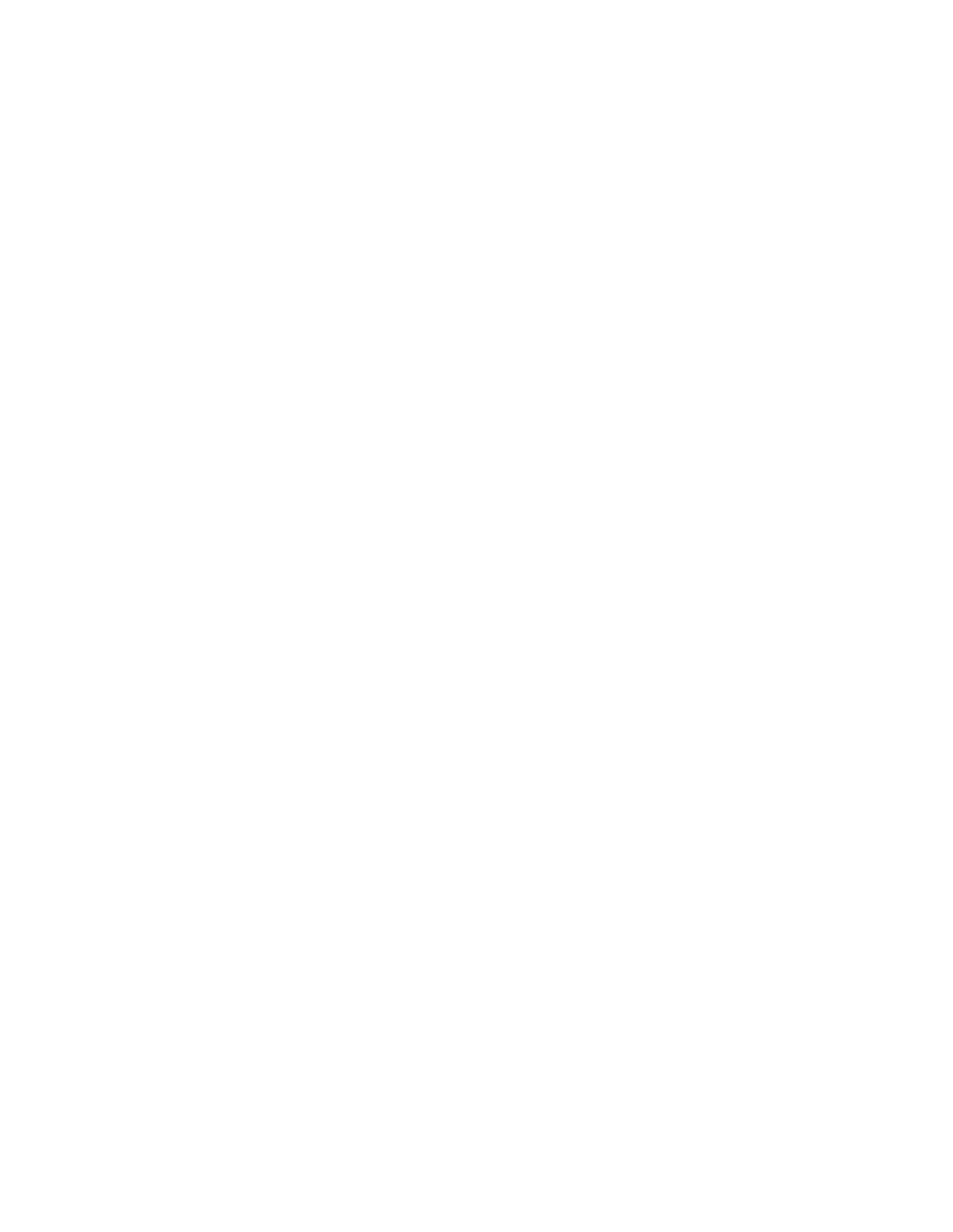

## Your Child's Environmental Health What Puts Young Children at Risk?

Normal childhood behavior or activities can sometimes place children at a higher risk for exposure to hazardous substances. Children may play in mud, splash in creeks, crawl on the floor, and roll in dirt. All of these activities can lead to exposure to toxic substances present in their environment.

Toddlers and infants are often at greater risk than older children for exposure to certain contaminants.

- Their height makes them more likely to breathe dust and heavy vapors that are close to the ground.
- Because infants and toddlers are often placed on the ground, they can have more exposure to pesticides, residue from pest sprays, and chemicals such as mercury and cleaning solutions, which are heavier than air.
- With their newly acquired abilities to run, climb, and perform other mobile activities, the young child's environment expands and so can the risk for environmental exposure.
- With their intense curiosity and need to explore and try new things, young children frequently put things into their mouths. Sometimes they might even eat dirt. This can increase their exposure to lead, polychlorinated biphenyls (PCBs), arsenic, and other contaminants.
- Copper-arsenic treated wood used for landscaping, decks, and some playground equipment presents an exposure through the soil. Children playing in, under, or around these items can absorb arsenic through the skin or from eating dirt near the treated wood.
- Young children often lack the abilities and skills to recognize hazardous substances.
- Children might not wash their hands after playing, which increases their risk for exposure to contaminants in soil.
- Children's bodies might be less able to break down and remove certain toxic substances.



Other things that can influence a child's exposure to and absorption of environmental toxicants include

- where they play and live,
- their physical stature, and P.
- how mobile they are.

#### Take-Home Contamination

Children of all ages can be exposed to contamination by industrial chemicals through take-home contamination. Parents and caregivers can bring contaminants home from work on their clothes, shoes, hair, and skin. Contamination can occur if these adults wear their work clothes home or if the work clothes are washed with the rest of the family's clothes. Depending on the job the worker has, he may want to shower at work before going home. It is a good idea to wash the worker's clothes separately from those of the rest of the family. Some workers are required by OSHA (Occupational Safety and Health Administration) to have their clothes laundered at work.. Adults can also change from their work clothes to street clothes and shoes at work.

Contaminants and exposures of concern for young children are lead, pica tendencies (excessive eating of dirt), and take-home contamination from parents and caregivers.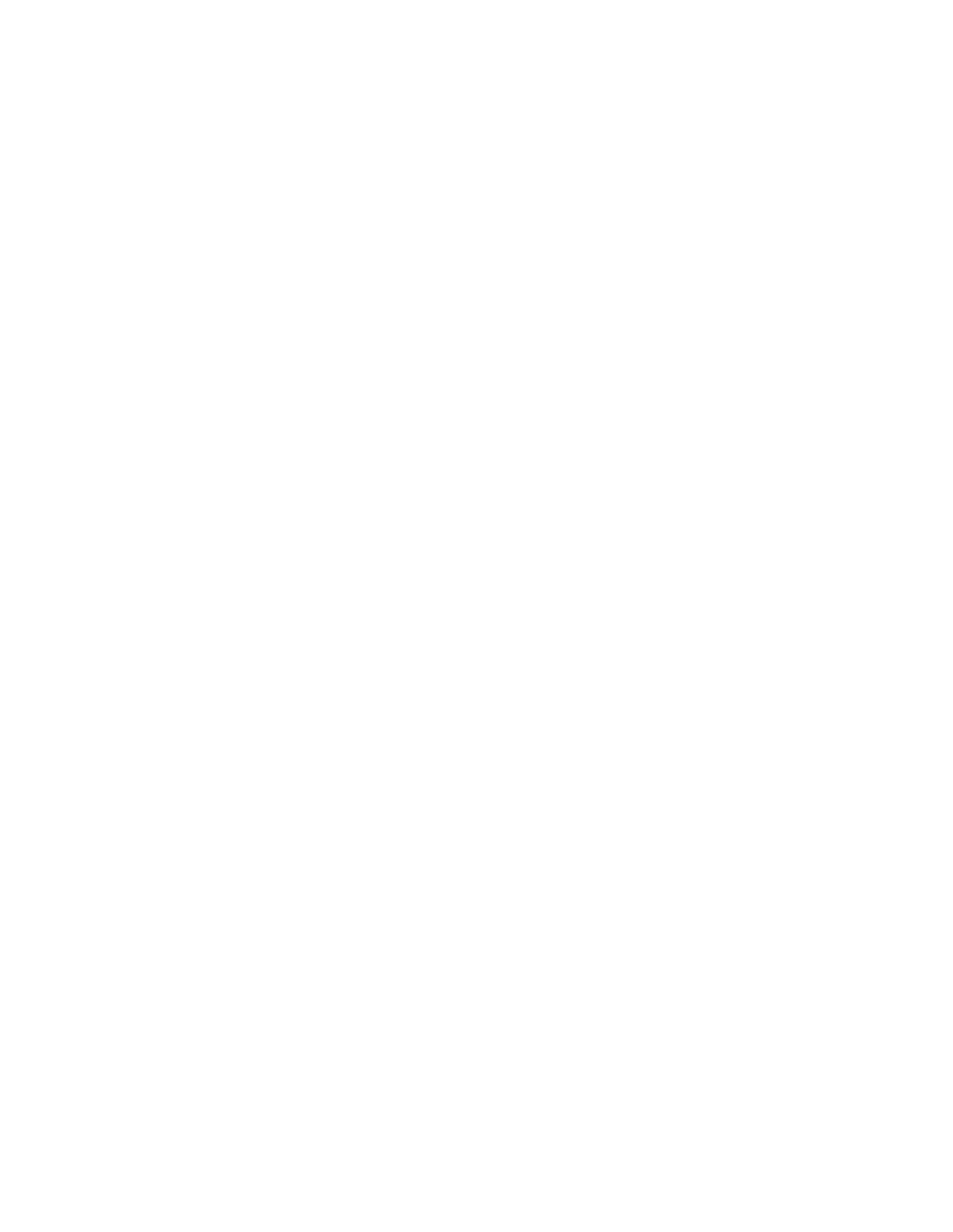

### Your Child's Environmental Health Environmental Exposure During Your Pregnancy and Your Child's Infancy

### During Your Pregnancy

Exposure of the unborn child is of special concern because its organs and body systems are developing as the mother's pregnancy advances.

A fetus' major organs begin forming in the early weeks of its mother's pregnancy. During this time, the mother's health, nutrition, and avoidance of harmful substances are important. Mothers-to-be should make healthy choices for themselves, which is the best way to protect their unborn children. Anything the mother eats, breathes, drinks, or touches might potentially affect her baby's development, especially during the stage of pregnancy when the baby's organs and systems are forming.

Whether a chemical affects development of a fetus depends on

- when maternal exposure occurs, m.
- what the chemical is,
- whether it is absorbed or stored in the mother's п body,
- how much is absorbed,
- how it enters the mother's body,
- how the body changes and disposes of it, and
- if the chemical is excreted in breast milk.

The most sensitive time of fetal development is the first 3 months of pregnancy (the first trimester). Except for size, the heart, arms, and legs are fully developed by the end of this time.

The palate and ears will fully develop in the second trimester (4th, 5th, and 6th months).

The most critical period of the brain and central nervous system's development is completed by the end of the third trimester. However, portions of the brain and central nervous system continue to develop through puberty. The brain, more than any other



organ, remains sensitive to the effects of hazardous chemical exposure throughout a person's life. The eyes, teeth, and external genitalia also finish developing in the last 3 months of pregnancy.

Following are some principal organs and the period during pregnancy when they are most sensitive to contaminants:

- Kidneys: weeks 5–8
- Stomach: weeks 4–7
- $\sim$ Heart: weeks 4–7
- Brain and central nervous system: weeks 2–6
- Lungs: weeks 4–8  $\mathbb{R}^n$
- T. Hands and arms: days 32–56
- Face and eyes–days 28–48.

These time frames can vary with exposure to specific chemicals.

#### Newborns to Toddlers (1 to 2 Years Old)

Toddlers and infants are at greater risk for exposure to contaminants.

Their height makes them more likely to breathe dust and heavy vapors that are close to the ground.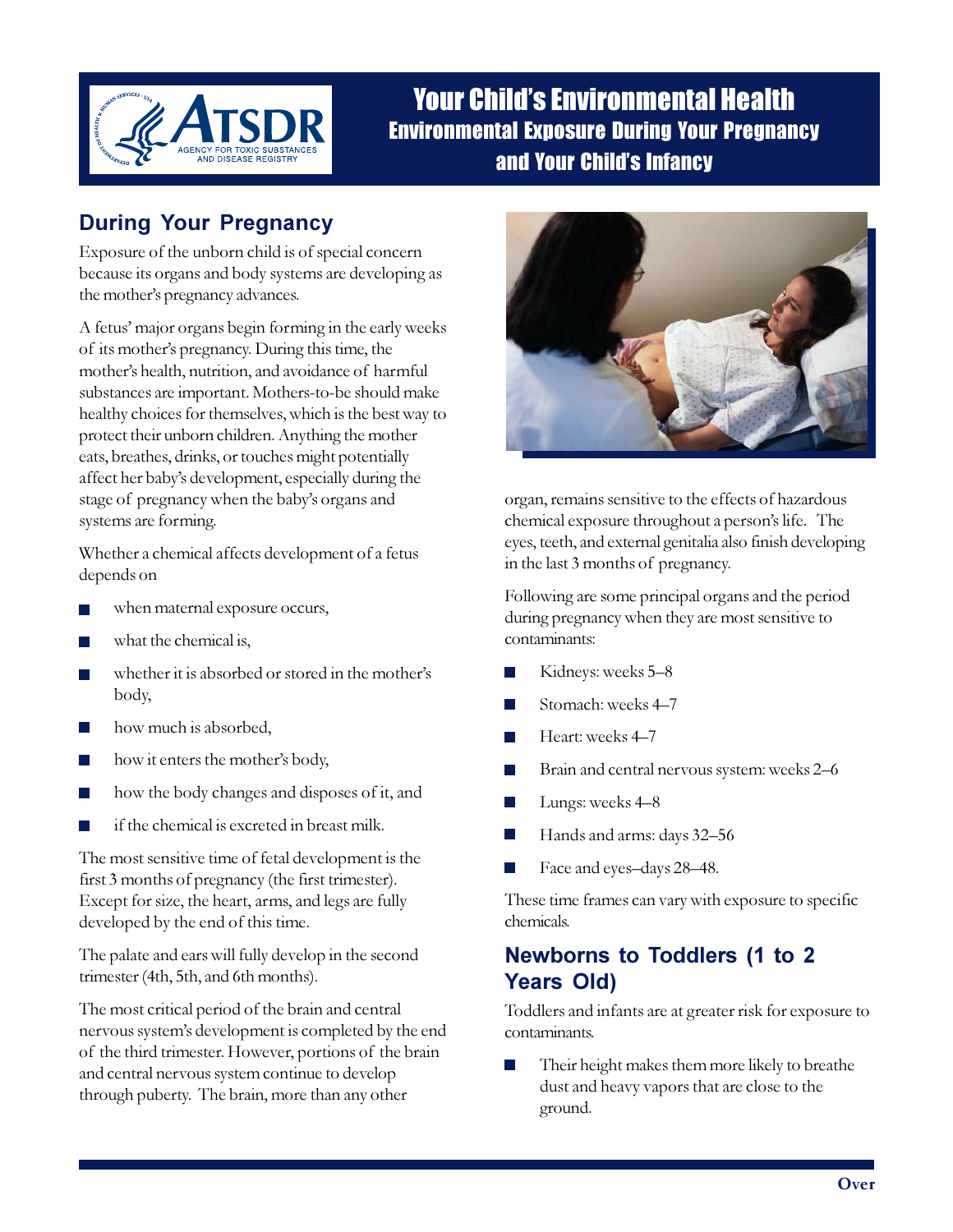- Because infants and toddlers are often placed on the ground, they can have more exposure to pesticides, residue from pest sprays, and chemicals such as mercury and cleaning solutions, which are heavier than air.
- With their intense curiosity and need to explore **The State** and try new things, young children at this age might still put things into their mouths. Sometimes they might even eat dirt. This can increase their exposure to lead, polychlorinated biphenyls (PCBs), arsenic, and other contaminants.
- If the food or liquid they eat or drink is П contaminated, infants and toddlers receive more of it relative to their size than adults do. For example, infants drink 5 ounces of formula per kilogram of body weight, which is equal to thirty 12-ounce cans of soda a day for an adult male.

Contaminants and exposures of concern during pregnancy and infancy are lead, take-home contamination, and nitrates. Nitrates, found in some well water, can interact with hemoglobin in the bloodstream and create oxygen deficiencies in the body in very young infants. Without enough oxygen, the body turns blue or slate-gray and the infant has trouble breathing.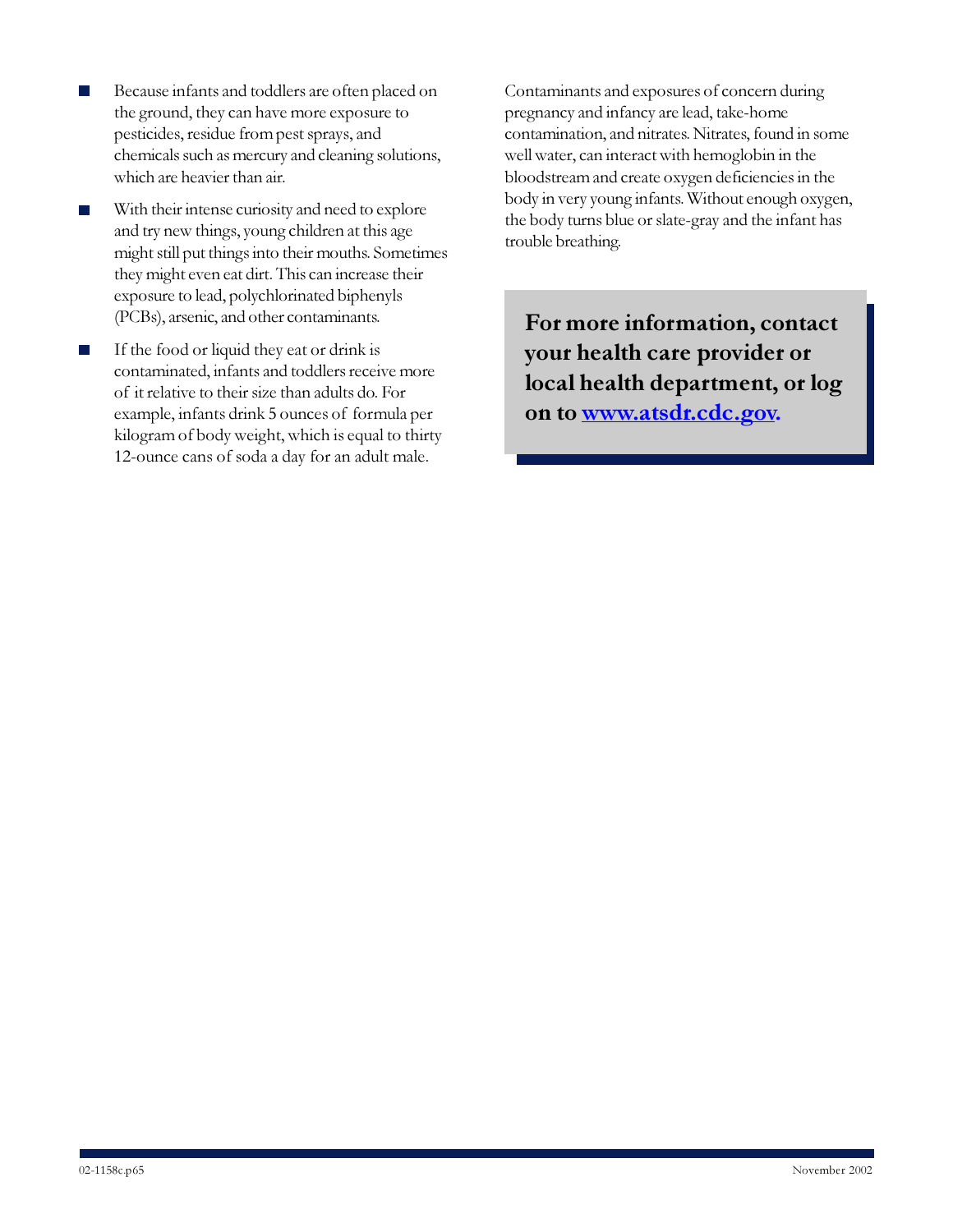

### Your Child's Environmental Health Exposure Routes in Elementary-School and Middle-School Children

School-aged children spend increasingly more time in school and at after-school activities. These activities away from home can add to the risk for environmental exposure.

Indoor air pollution can be a factor at schools and other places where children meet and play.



Outdoor pollution can be the source of exposure for children in this age group because they often play in areas unknown to their parents. Examples of such sources are

- pollutants resulting from hazardous waste sites,
- leaking underground storage tanks,
- local industrial sites, and
- air pollution.

Children in this age group are adventurous and often play in areas where they know no one will find them. Hazardous waste sites that are not clearly marked or fenced off might seem enticing to children.

Children playing soccer, baseball, and other outdoor activities during a poor air-quality day could inhale more of the polluted air than a child who is sitting in the park reading. Children actively playing outdoors are



estimated to have three times the breathing rate of those children watching the game. Be aware of air pollution warnings, which can suggest that children not play outdoors.

Behavioral risk factors in this age group include cigarette smoking and illegal drug use. Of particular concern in this age group is "sniffing" or inhaling glue, solvents, correction fluids, and dry-erase markers. Besides the effects of the chemicals themselves, children might go to unauthorized areas so they are not discovered using the chemicals.

Contaminants and exposures of concern for this age group are pesticides, hazardous waste areas, and lead.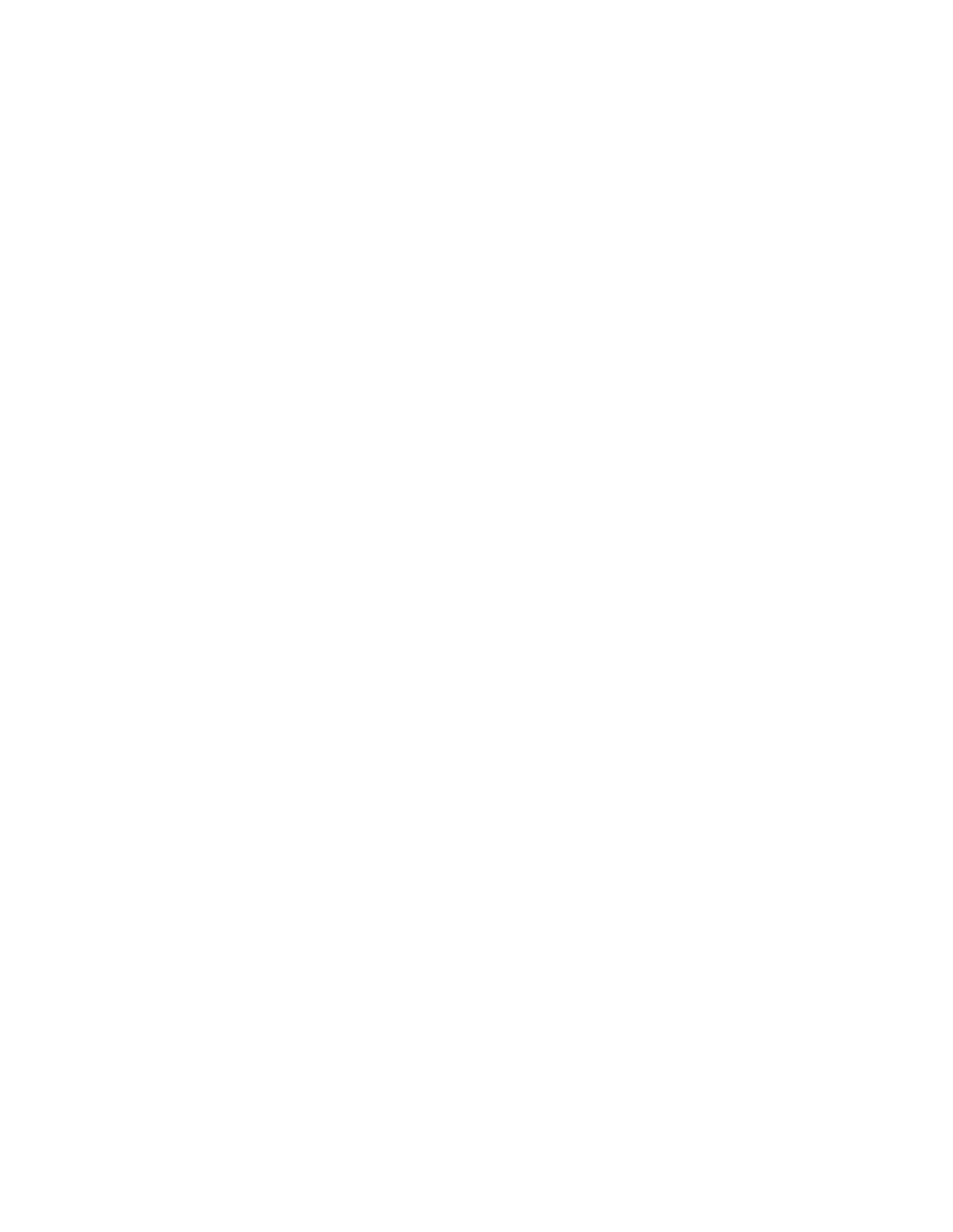

# Your Child's Environmental Health Adolescent Exposure Routes

Teenagers can especially be at risk for environmental exposures. Although their physical strength and stamina are at a peak, adolescents are still learning to use their reasoning skills and often fail to consider cause and effect (particularly delayed effects). Therefore, teens might place themselves in situations that have greater exposure risks than would adults.



Contaminants and exposures of concern for this age group are occupational exposures, illegal drugs, and hazardous waste areas.

Teens tend to take jobs that have higher risks without concern for their health. For example, they might have an increased exposure to gasoline because they take on tasks such as lawn mowing, become involved with cars, and work at filling stations. They might also work or enter vocational schools where they are exposed to workplace hazards.

Other exposures can be from hobbies and school activities, such as arts and crafts or chemistry.



During the teenage years, new tissues develop, particularly in the reproductive and endocrine systems. These tissues have special vulnerabilities to chemical exposures.

Adolescent behavior leads to new categories of potential exposures. Risk-taking behaviors might result in exploring off-limit industrial waste sites or abandoned buildings or experimenting with drugs and alcohol.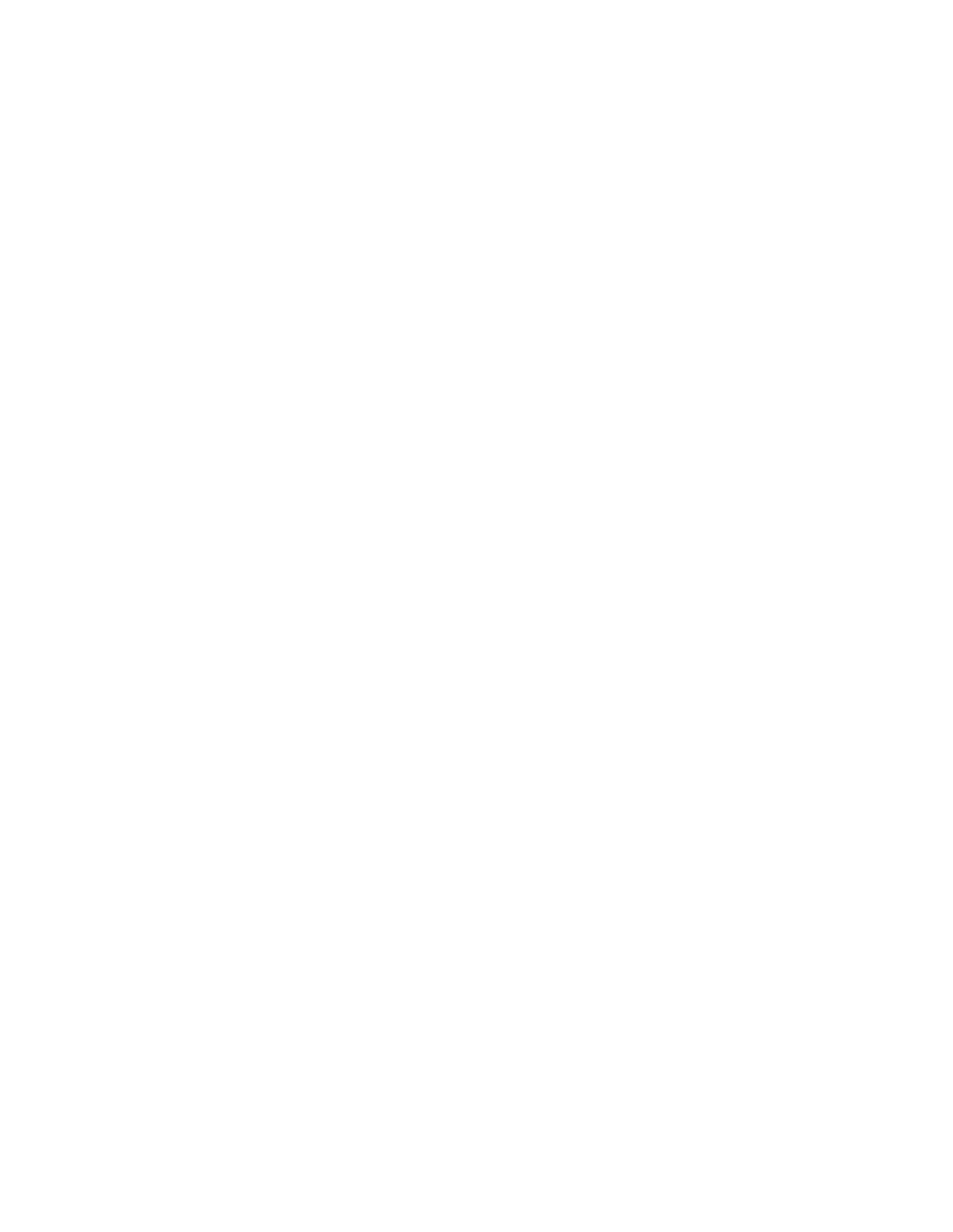

Your Child's Environmental Health How to Protect Your Children: Prevent and Reduce Their Exposure

#### The Body's Protective Barriers

Three main protective barriers separate the child's inner environment (the body) from the outer environment (where he or she lives). These barriers are

- the skin, which protects your children from contaminants outside the body;
- the gastrointestinal (GI) tract, which protects your children from contaminants that they eat or drink; and
- the lungs, which protect your children from contaminants they breathe.



These protective barriers can be open to attack. Toxicants can penetrate the inner body by dissolving the protective covering of the skin. They can also enter the body through the pores of the skin and through any cuts or scrapes.

The GI tract, the largest of the three barriers, is vulnerable to toxicants and combinations of toxicants that are soluble and easily absorbed into the body.



The lungs are the most fragile and susceptible of the three principal barriers. The body's methods of protecting the lungs vary.

Nasal hairs filter dirt and pollutants as children breathe. The nasal passages and upper respiratory tract have many sharp turns, so particles in the air do not travel through. Particles that enter the nasal passage are also trapped in mucus, which is moved upward by small hairs (cilia), so that the trapped particles are swallowed or expelled. Coughing rids the large airways of contaminants. The cilia may be damaged by secondhand smoke.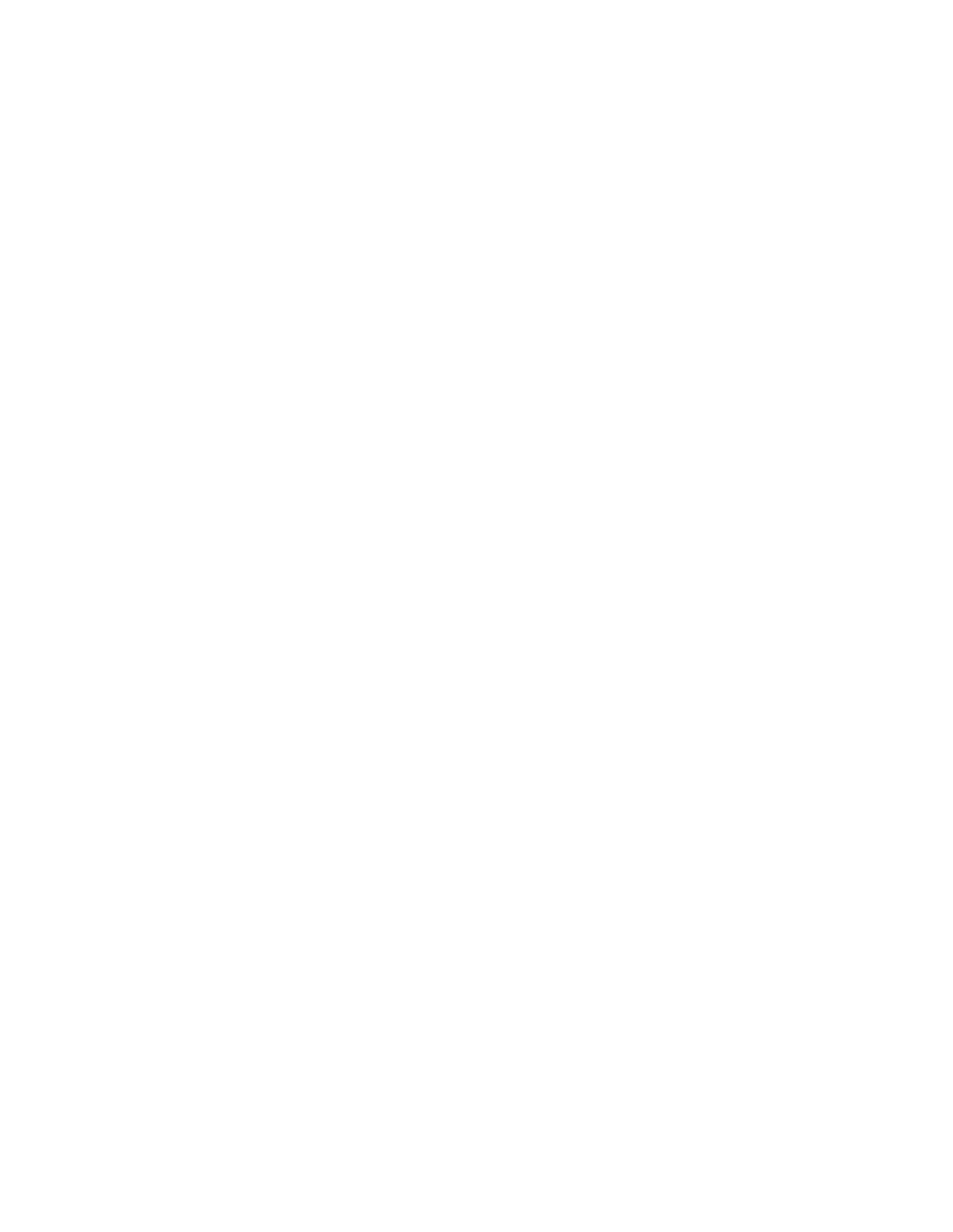

# Your Child's Environmental Health Keeping Your Child Safe

Parents can take actions to reduce their children's exposure to harmful chemicals. One of the first things is to look at your home to determine how safe it is. Here are a few actions you can take to reduce your child's exposure to chemicals.

- Before having your house sprayed for pests, talk to the company you hire about what chemicals they will be using and the possible health effects of those chemicals.
- П If you are spraying your house yourself, read the labels of the chemicals you will use. The labels tell you how to safely use the chemicals.
- Store all chemicals, including household cleaning solutions, out of children's reach and in their original packages.
- If you live in an older building, check to see **College** whether it has lead-based paint. Check with your local health department for more information.
- If lead-based paint has chipped, repaint over it with new, nonlead-based paint. If you are renovating your own home, get advice from your local health department on how to renovate safely.
- If you are renovating, find out whether the insulation you will remove has asbestos in it. If the insulation contains asbestos, you should hire a company trained in handling asbestos to remove it for you.
- While renovating, keep dust down by vacuuming or using a damp mop the area so that dust is not floating around in the air. The dust might contain substances that are dangerous for your children to breathe.
- If anyone in your family plays, sleeps, or spends time in your basement, you ought to have a radon detector. Your county or state health department



can provide you with more information on radon, and assist with testing.

- Be aware of indoor air pollutants such as dust,  $\mathcal{C}^{\mathcal{A}}$ vapors from your furnace or stove, mold, cigarette smoke, and fumes from cleaning solutions. Try to keep these pollutants at a minimum.
- If you use a fireplace, wood stove, space heater, or any gas appliances, you ought to have a carbon monoxide detector.
- Be aware of what is in your neighborhood. Teach your children not to play in old dumps, industrial sites, and polluted creeks and ponds.
- Everyone in the family should wash their hands after playing outside or working in the soil.
- If you get your water from a well, contact your local health department for a list of pollutants found in your area. Have the well tested for the major pollutants. If you use well water for infant formula, the water should be checked for nitrates.
- Most importantly, be aware of your environment and those where your family works, plays, and lives.